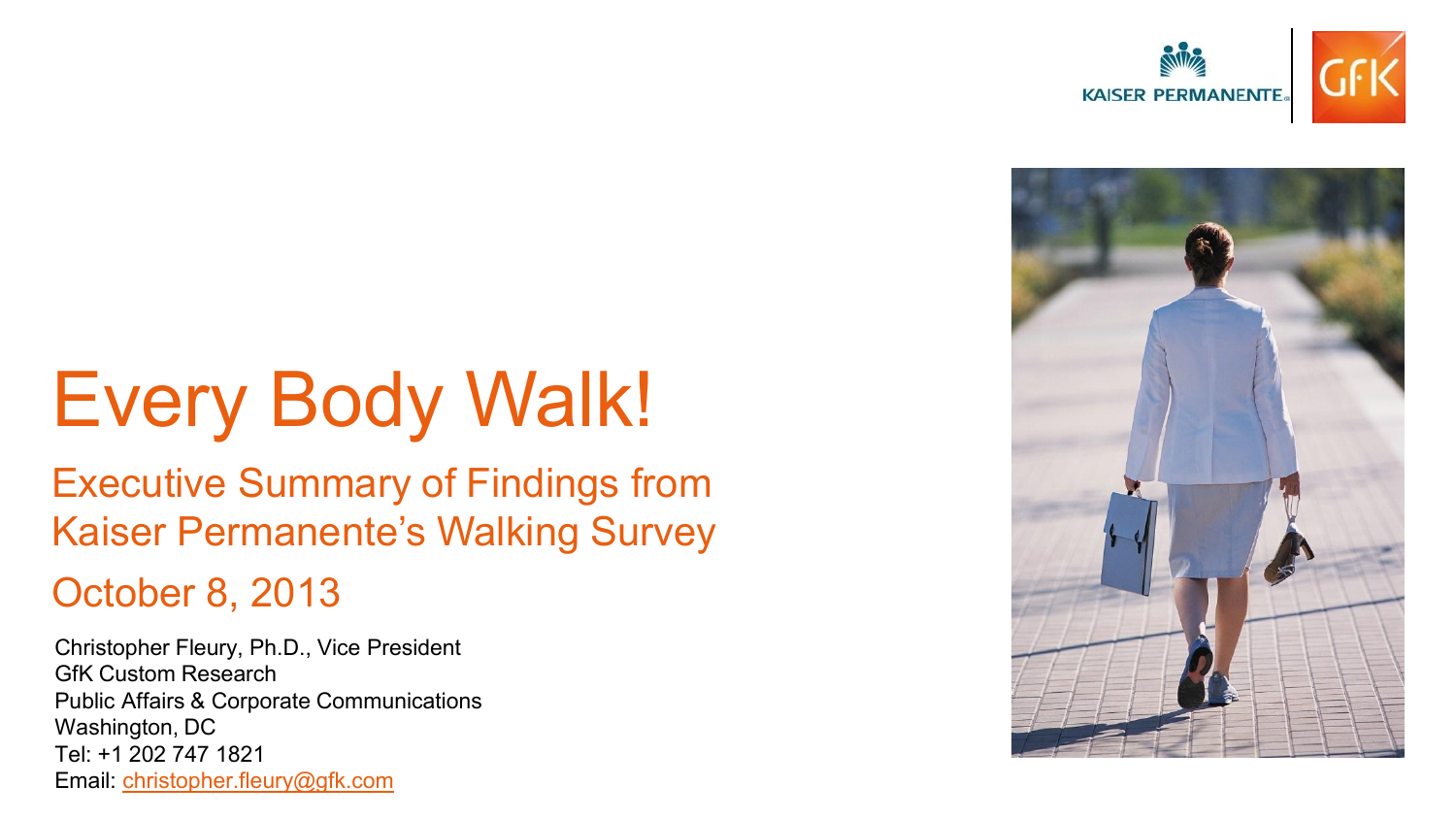## Executive Summary

© GfK 2013 | Kaiser Permanente – Walking Survey Executive Summary | October 2013 2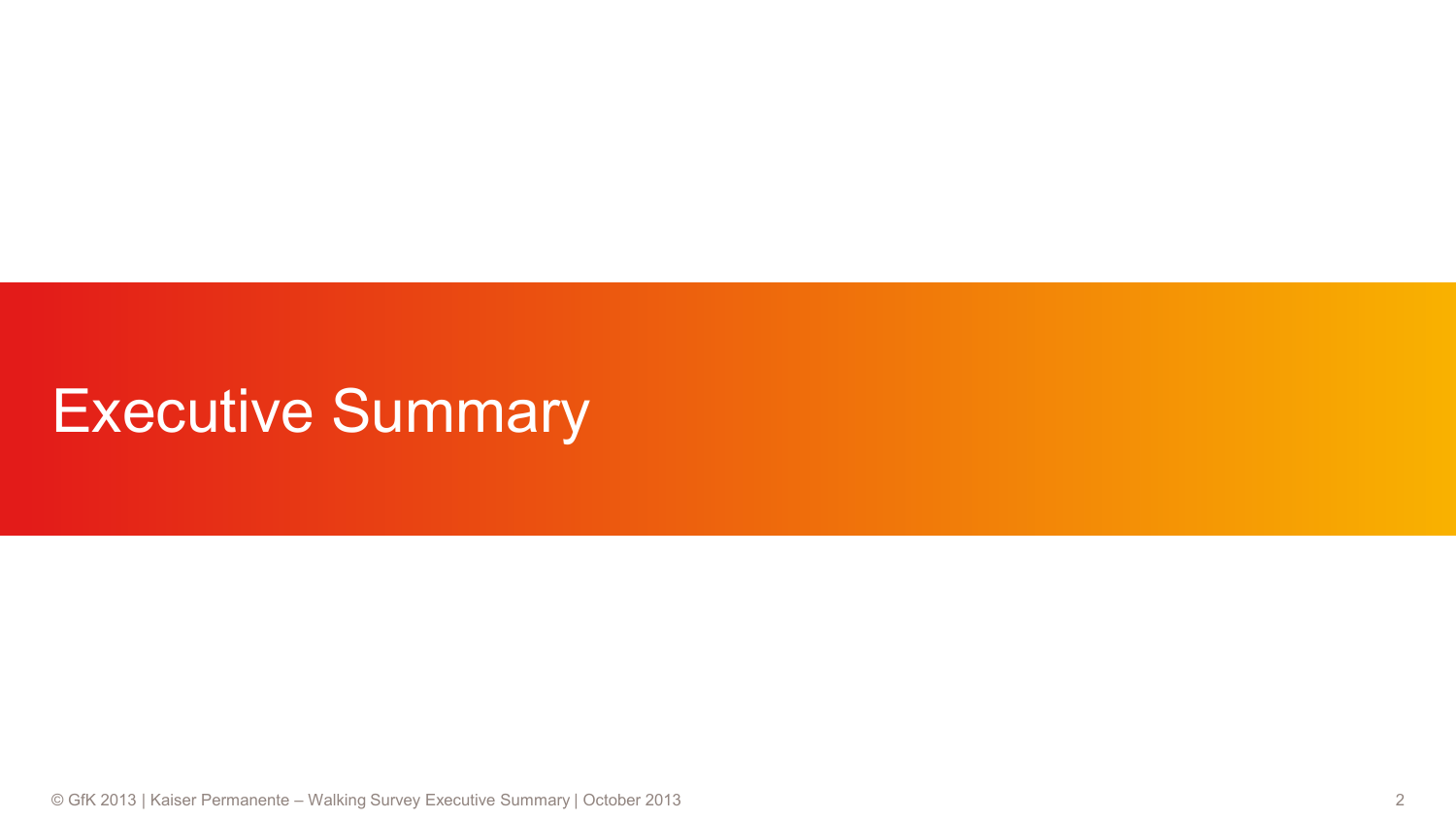#### Key Takeaway #1: The Public "Gets It" – Walking Means Health Benefits





The public is well aware of the health benefits that can be achieved from walking. In fact, their primary motivation for walking is maintaining good health; weight loss and control and relaxation (mental health) are also important motivators. Large majorities say they should walk more themselves, and many parents believe their kids could benefit from walking more, too



Knowing that people are aware of and motivated by the health benefits of walking provides a strong messaging foundation on which to build. But the finding that fewer people are motivated by the practical, social, and altruistic sides to walking creates a messaging opportunity. Moreover, there is a big difference between believing that walking is beneficial and actually walking enough to receive those benefits.

With walking already being so strongly linked to health in the public's mind, marketing campaigns should pair health messaging with secondary benefits: e.g., "Walking is not only good for you, it also helps reduce your carbon footprint and can be a either a social experience or a good way to carve out some 'me time.'" And emphasizing that walking is easy can help address the gap between motivation and action.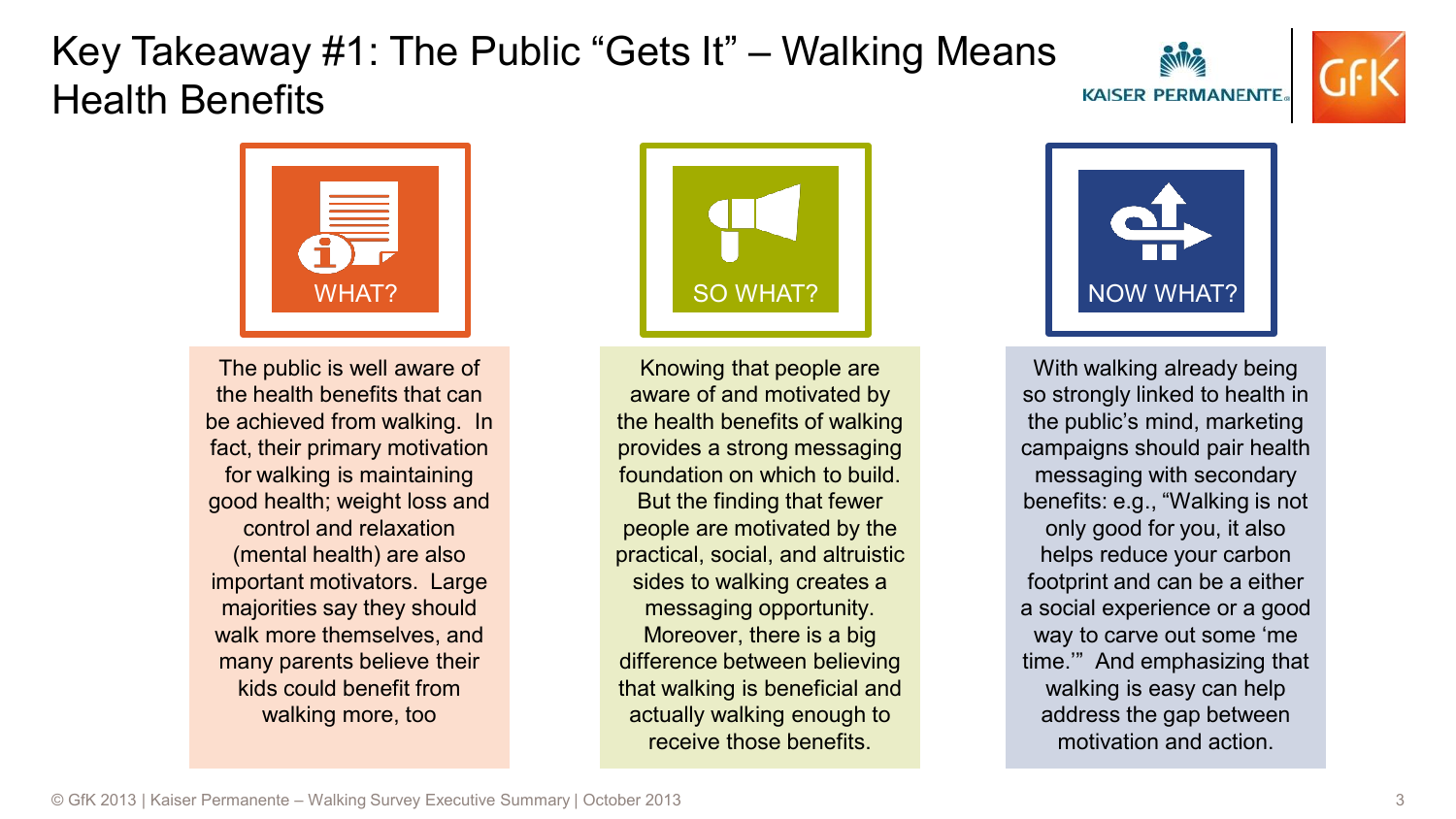#### Key Takeaway #2: Time and Motivation are Key Drivers of Walking Behavior







The decision not to walk or to walk *more* is a personal one, with "I don't have time" and "I already walk enough" topping the list of primary reasons. Very few cite external factors like neighborhood crime. Social reinforcement from friends, family, the media, and especially doctors can motivate many people to walk more.



Knowing that the public largely accepts the health advantages of walking but cites lack of time as the main reason for not following through with more walking has important implications for trying to change behavior. Messages should put more emphasis on *how, when,* and *where* to walk more rather than on *why* to do so. Convincing people they *can* walk more becomes more important than having others tell them they *should*.



- Change people's perceptions of what "enough" walking is.
- Educate the public on how even 10 minutes of walking has health benefits.
- Encourage employers to hold "walking meetings" to stimulate thinking and promote good health.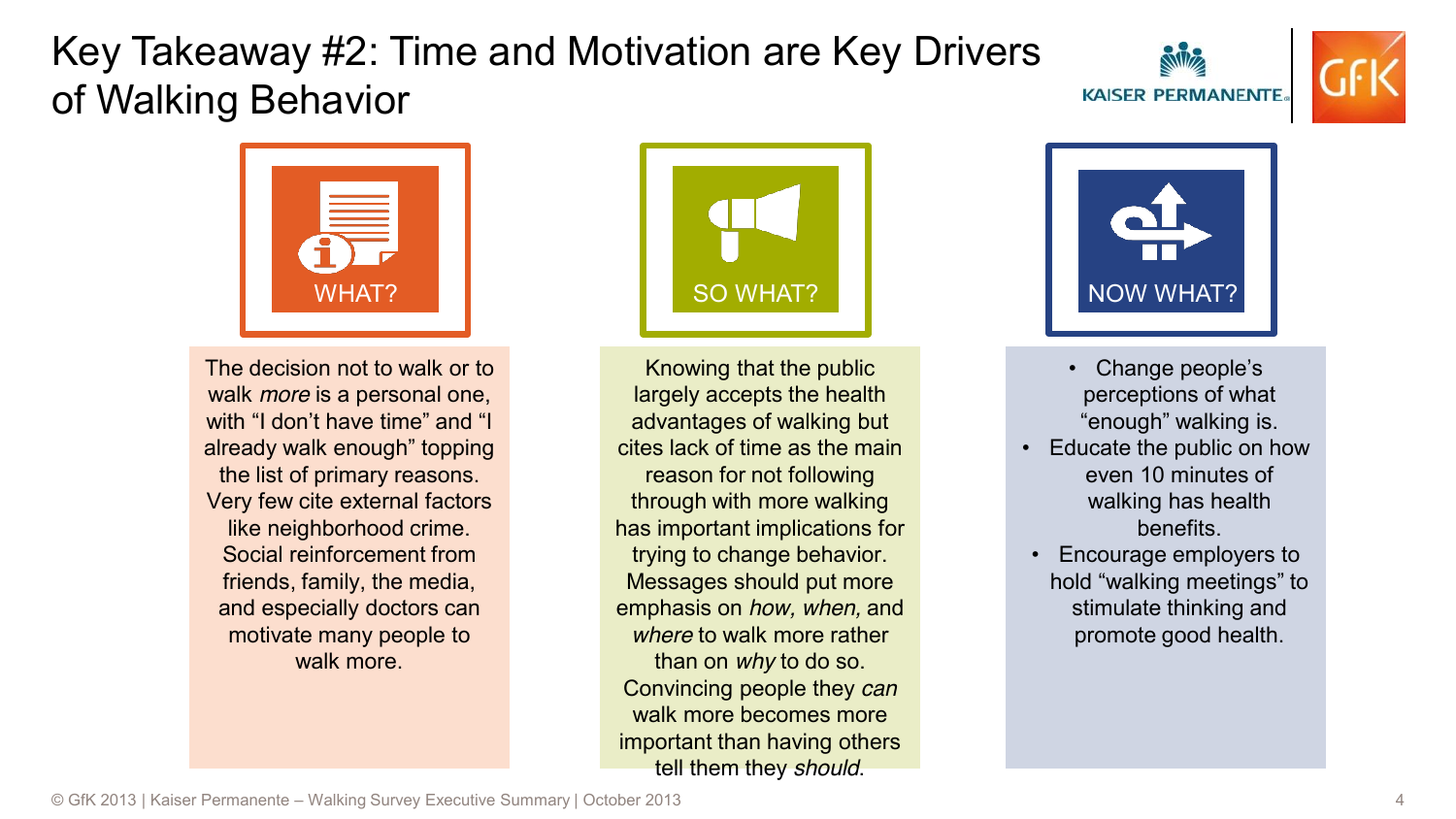#### Key Takeaway #3: A Majority of Americans Say Their Community is "Walkable"







Overall, Americans prefer living in communities where driving is required to get to local attractions over communities that are more conducive to walking. Nonetheless, a majority of Americans – including those who live in cities and suburbs alike – describe their neighborhoods as at least somewhat "walkable" and cite walking-distance parks and other places to go.



Americans may not choose their community primarily based on its walkability, but that does not mean that they do not value it. Rather, it seems that many do not see a trade-off between suburban living and walkability. This is good news because it shows that a majority of Americans believe they already live in a walkable community. Nonetheless, efforts to improve community walkability remain important.



- Remind people how walkable most communities are, and encourage them to take advantage of this, to underscore the "walking is easy" message. of their walkable neighborhoods.
- Sponsor "walkable" events where residents walk from point A (a school perhaps) to point B (a park perhaps) to show how easy it is to enjoy their neighborhood and neighbors.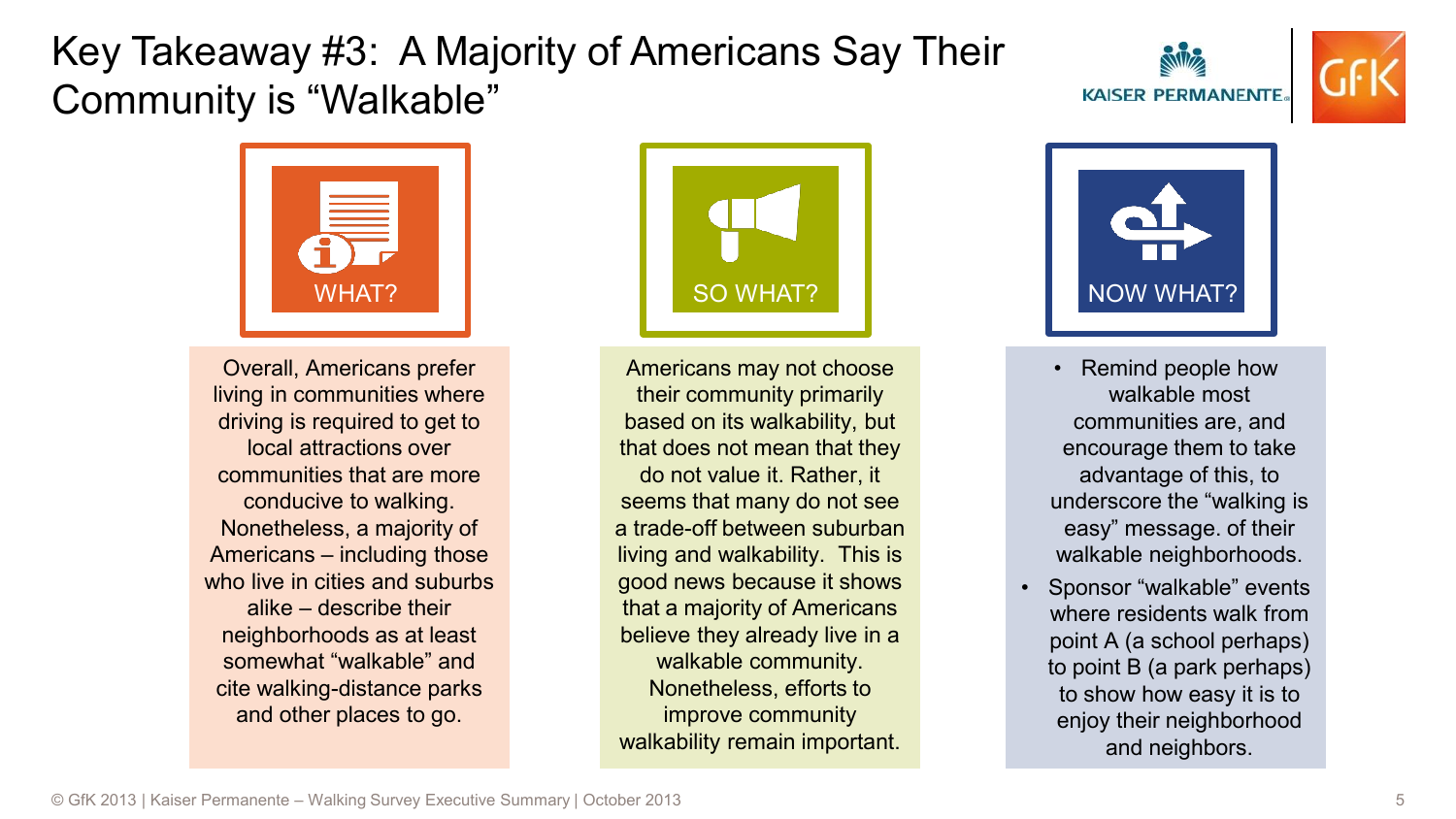# Walking is.....



benefits (92%)

disease (89%)

Is cool (72%)

**…GOOD FOR YOUR HEALTH**

anna a

#### **…GOOD FOR YOUR BODY**





#### © GfK 2013 | Kaiser Permanente – Walking Survey Executive Summary | October 2013 6